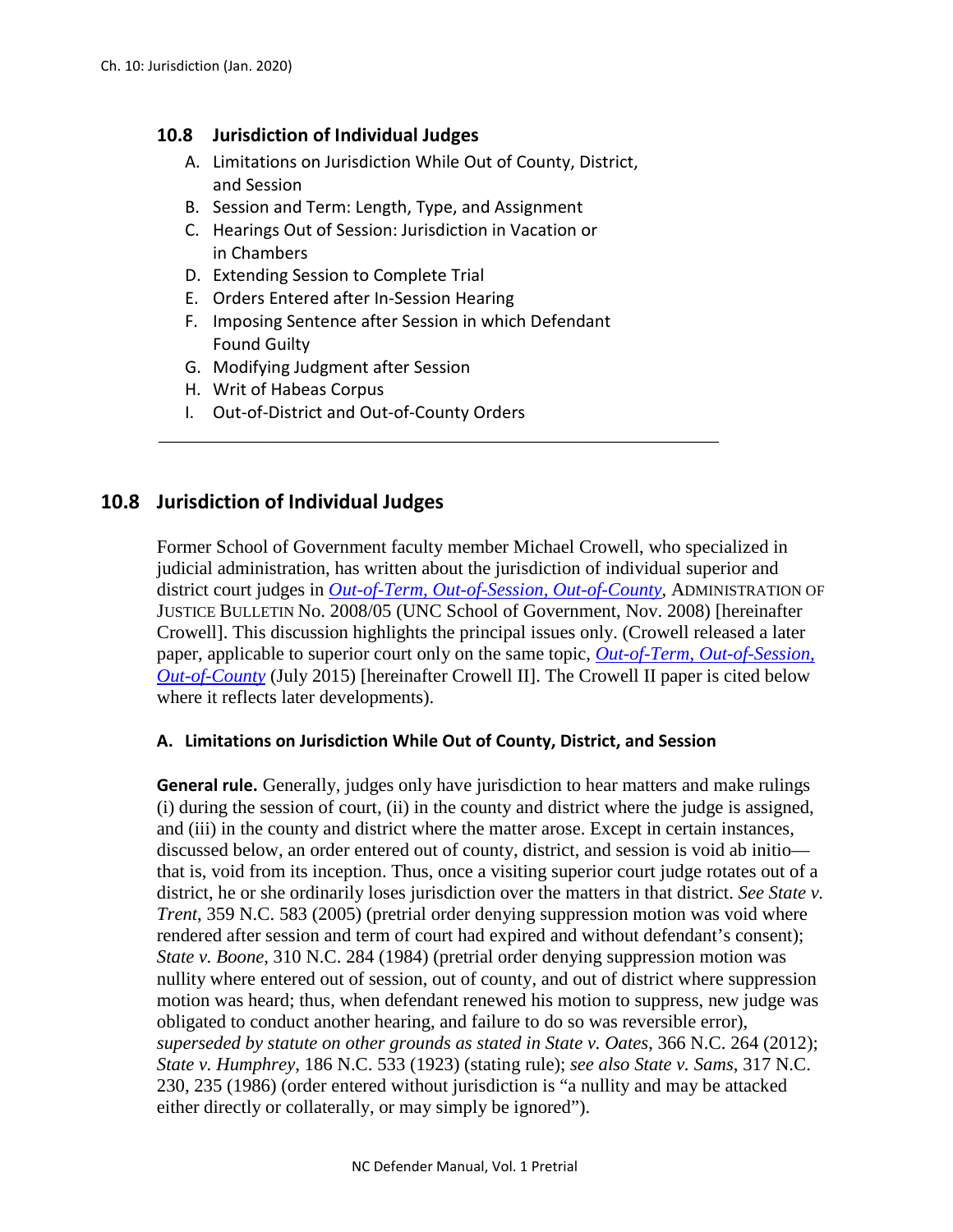**Effect of consent.** Generally, the consent of the parties cannot confer jurisdiction on a judge to hear a matter that the judge does not have the authority to hear. Thus, the parties cannot give a judge authority to hear a matter arising in a county where the judge is neither assigned nor has resident authority (discussed in subsection C., below). *See Vance Constr. Co., Inc. v. Duane White Land Corp.*, 127 N.C. App. 493 (1997) (jurisdiction cannot be conferred on court by consent, waiver, or estoppel; thus, order void where entered by trial judge not assigned to hold court in district in which hearing was held); *see also State v. Earley*, 24 N.C. App. 387 (1975) (consent cannot confer jurisdiction).

As discussed in subsection E., below, however, consent of the parties most likely allows a judge, after hearing a matter over which the judge has jurisdiction, to issue his or her ruling while out of county, district, and session.

## **B. Session and Term: Length, Type, and Assignment**

Length. Cases sometimes use the words "term" and "session" interchangeably, but they have distinct meanings. Under the rotation system for superior court judges in North Carolina, superior court judges are typically assigned based on six-month schedules, and that six-month assignment is a "term," while a superior court "session" refers to the typical one-week period for holding court within a term. District court judges do not travel and are not assigned to six-month schedules but are assigned to sessions, which typically last one day. *See* Crowell at 1 & cases cited therein; *see also generally* Alyson Grine, *[District Court Is in Session . . . but for How Long?](https://nccriminallaw.sog.unc.edu/district-court-is-in-session-but-for-how-long/)*, N.C. CRIM. L., UNC SCH. OF GOV'T BLOG (Nov. 20, 2009) (discussing multiday sessions in district court). The expiration of a "session" is marked by the expiration of the time set for the session or by the announcement in court that the court adjourned "sine die"—that is, without assigning a day for further hearing.

**Civil and criminal sessions.** A session of superior court may be designated as criminal, civil, or mixed. *See* G.S. 7A-49.2. Criminal matters may not be heard during a civil session of superior court. *See In re Renfrow*, 247 N.C. 55 (1957); *Whedbee v. Powell*, 41 N.C. App. 250 (1979); *cf. State v. Thomas*, 132 N.C. App. 515 (1999) (trial court assigned to hear civil cases had jurisdiction to conduct criminal trial where authorized by Chief Justice). However, a judge assigned to a civil session still would have in-chambers jurisdiction, discussed in subsection C., below, to hear criminal nonjury matters. *See*  Crowell at 2 n.1.

**Assignment.** Superior court judges ordinarily rotate to different districts within their division every six months. The Chief Justice of the N.C. Supreme Court, acting through the Administrative Office of the Courts, assigns superior court judges and prepares calendars of trial sessions. N.C. CONST. art. IV, sec. 11; G.S. 7A-345. A rotating superior court judge does not have jurisdiction to hold court or rule on matters brought in a particular judicial district unless he or she has been assigned to hold court there. *See Vance Constr. Co. v. Duane White Land Corp.*, 127 N.C. App. 493 (1997). The N.C. appellate courts generally have been lenient regarding mere clerical errors confirming the assignment of a judge to a particular district or session of court. *See State v. Eley*, 326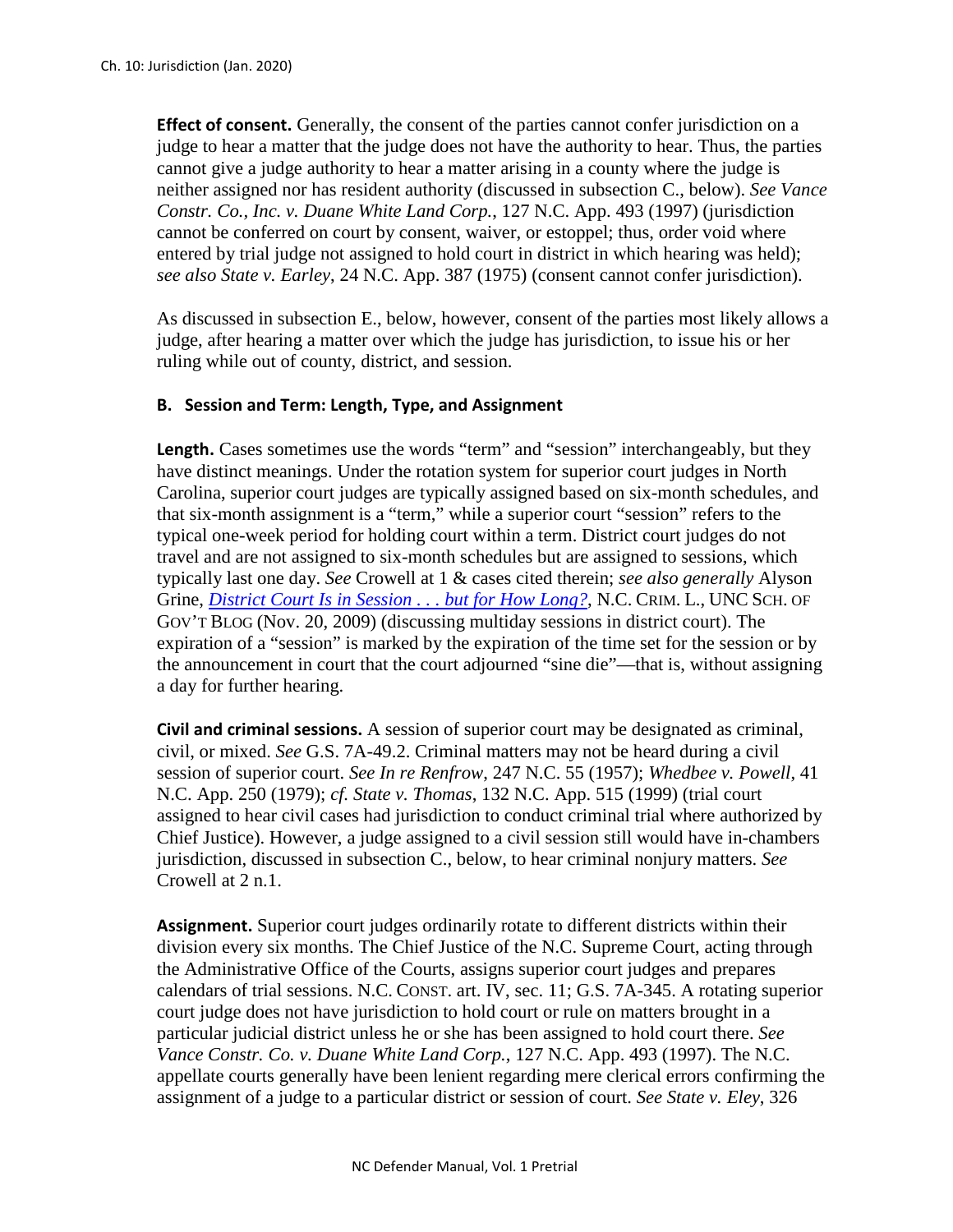N.C. 759 (1990) (special superior court judge had jurisdiction to preside over trial despite failure of administrative assistant to file proper documents with court); Crowell at 10. For a detailed discussion of judges' commissions, which generally are issued when a session is added to the master calendar or a judge's assignment changes from the master calendar, see Michael Crowell, *[What Is a Judge's Commission?](https://nccriminallaw.sog.unc.edu/what-is-a-judges-commission/)*, N.C. CRIM. L., UNC SCH. OF GOV'T BLOG (June 20, 2012).

District court judges are permanently assigned to a particular district or county. G.S. 7A-130 through 7A-135. The chief district court judge arranges schedules and assigns district court judges for sessions of district court. G.S. 7A-146(1). A chief district court judge also may assign a specific case to a judge. *See Routh v. Weaver*, 67 N.C. App. 426 (1984).

# **C. Hearings Out of Session: Jurisdiction in Vacation or in Chambers**

**Definition.** Jurisdiction in chambers in the sense used here means the court's authority to hear or rule on matters outside of a regular session of court. In-chambers jurisdiction in this sense is also referred to as jurisdiction "in vacation"—that is, when there is no session of court scheduled. *See* Crowell at 2 (explaining these terms). The discussion here focuses on a *hearing* held outside of a regular session as opposed to a *ruling* issued after a session for a hearing held during a session, which is discussed in subsection E., below.

**Practice note:** Defense counsel should invoke in-chambers jurisdiction cautiously. Inchambers proceedings generally are not recorded, and the defendant typically is not present. It is usually best not to allow proceedings to take place that may affect your client's legal interests without his or her participation and without any reviewable record. If you object to a matter being heard in chambers, you may invoke your client's right to be present under the Sixth Amendment to the United States Constitution as well as N.C. Const. art. I, section 18, which provides that "all courts shall be open." *See Weaver v. Massachusetts*, \_\_\_ U.S. \_\_\_, 137 S. Ct. 1899 (2017) (recognizing that a violation of the right to public trial is typically structural error); *State v. Callahan*, 102 N.C. App. 344 (1991) (noting defendant's and public's right under article I, section 18 to public trials); *In re Nowell*, 293 N.C. 235 (1977) (same). When events or rulings in chambers affect your client's rights, counsel should restate the event or ruling on the record with a court reporter or otherwise memorialize the in-chambers events for the record to ensure appellate review. Counsel may also consider requesting that the court reporter accompany the parties to any in-chambers conference as authorized by G.S. 15A-1241(b).

A situation in which in-chambers jurisdiction should be invoked by the defendant is to make ex parte requests in a noncapital case for funds for the appointment of an expert (in a capital case, counsel should apply to the Capital Defender). *See supra* § 5.5, Obtaining an Expert Ex Parte in Noncapital Cases (2d ed. 2013). Another situation in which inchambers jurisdiction would be appropriate is to have the court sign orders where the State and defendant agree on the proposed relief, such as bond modification or continuance orders.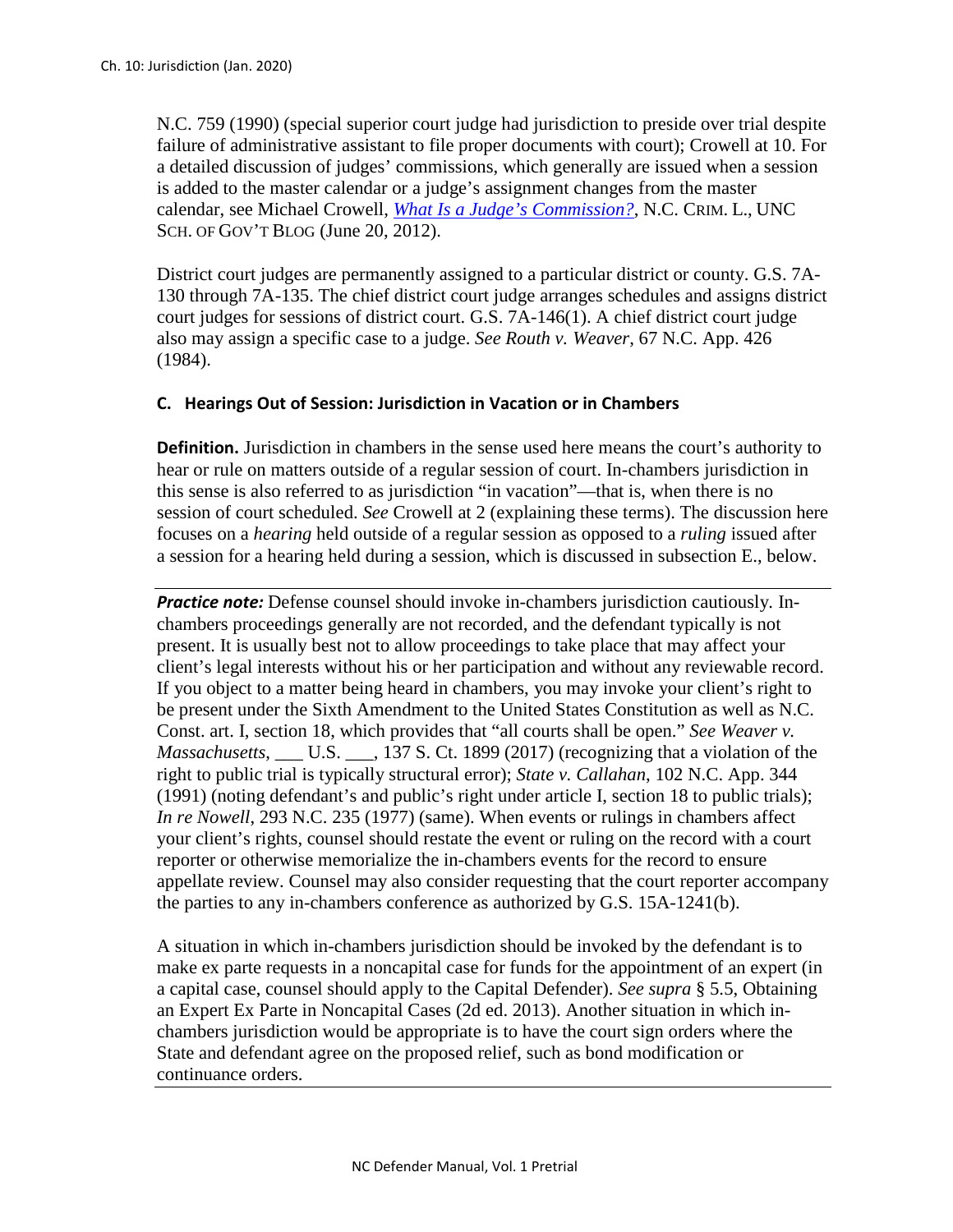**Authority of superior court judges.** G.S. 7A-47.1 addresses the judge's jurisdiction to hear matters in vacation. The conditions are:

- The judge must be a judge currently assigned to the district, a resident judge of the district, or a special superior court judge who resides in the district.
- The hearing must concern a nonjury matter.
- In a criminal case, the hearing must be in the county in which the matter arose unless the parties agree to be heard outside the county.

*See* Crowell at 2–3 & cases and statutes cited therein; *see also* Crowell II (observing that if hearing was held in correct county, it does not matter that the judge is sitting in another county when the order is entered).

It does not appear that the parties must consent for a judge to exercise in-chambers jurisdiction. *See* Crowell at 2; *see also E-B Grain Co. v. Denton*, 73 N.C. App. 14 (1985) (finding that notwithstanding statement in G.S. 7A-47.1 that parties must "unite" to present matter to superior court in vacation, parties' consent is not required); *cf. In re Burton*, 257 N.C. 534, 542 (1962) (consent of all parties confers jurisdiction on court to hearing in chambers).

**Authority of district court judges.** The jurisdiction of district court judges to hear motions in chambers is governed by G.S. 7A-191 and G.S. 7A-192. Under G.S. 7A-191, all trials on the merits must be held in open court, but "[a]ll other proceedings" may be held in chambers (and also may be held outside the district with the consent of "all parties affected thereby"). *But see* G.S. 7A-191.1 (complete record required where a defendant pleads guilty to Class H or I felony in district court).

G.S. 7A-192 imposes limits on an individual district court judge's authority to hear matters in chambers. Under that statute, a district court judge may not hear motions or grant interlocutory orders in chambers unless the chief district court judge has granted him or her the authority to do so by written order or rule of court and has filed this authority with the clerk of court. An order entered without this authority is void. *See Stroupe v. Stroupe*, 301 N.C. 656 (1981); *Austin v. Austin*, 12 N.C. App. 286 (1971). Some chief district court judges have granted blanket authority to district court judges in their district to hear matters in chambers. Other chiefs may have granted this authority on a more limited basis. Before obtaining an in-chambers ruling from a district court judge, you should make sure that he or she has been granted the authority to enter one. *See generally* Crowell at 3.

# **D. Extending Session to Complete Trial**

If a trial in *superior court* is not finished by the close of Friday that the session of court ends, the superior court judge presiding over the trial may extend that session of court to complete the trial. *See* G.S. 15-167; *State v. Locklear*, 174 N.C. App. 547 (2005) (although statute requires judge to enter order on the record to extend session, extension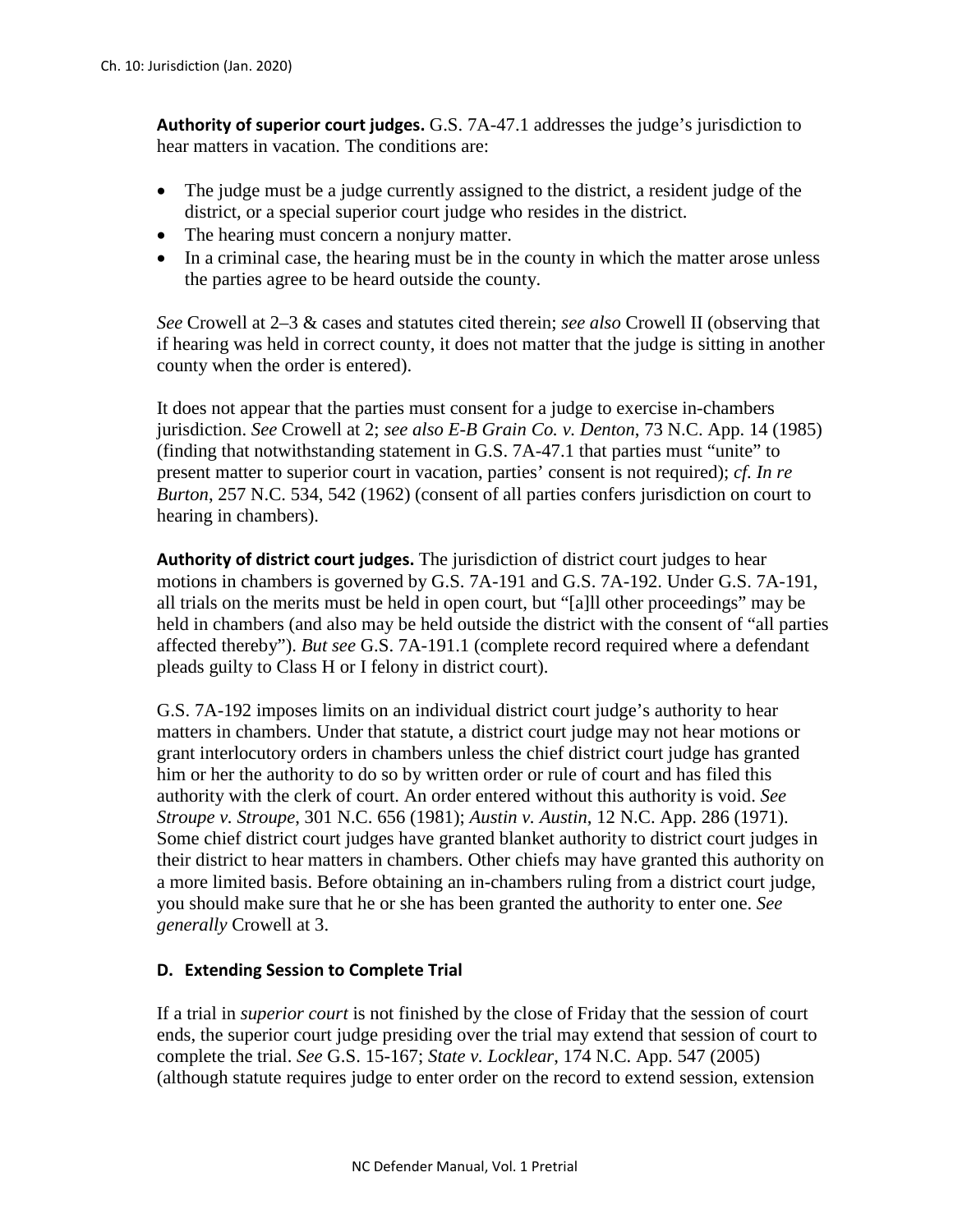will be upheld if judge announces it in open court and parties do not object); *see also State v. Hunt*, 198 N.C. App. 488 (2009) (citing *Locklear* with approval).

There is no specific statute authorizing the *district court* to extend a session in criminal cases to complete a trial. *See* Crowell at 3 (noting absence of specific statute but observing that "the authority of the judge to do so when necessary to complete a trial seems to be the accepted practice"). Nor is there a specific statute permitting a district court judge to continue a trial from one session to another to take additional evidence in a criminal case. *Cf.* G.S. 7B-2406 (allowing juvenile court to continue adjudicatory hearing in delinquency case to receive additional evidence). Most likely a district court may continue a session to complete a trial or continue a trial from one session to another, but double jeopardy concerns may arise in some circumstances.

A mid-trial continuance does not violate double jeopardy if the defendant is subjected to one trial only. *See State v. Carter*, 289 N.C. 35, 43 (1975) (so stating), *vacated in part on other grounds*, 428 U.S. 904 (1976); *see also People v. Valencia*, 169 P.3d 212 (Colo. Ct. App. 2007) (reviewing cases), *abrogration on other grounds recognized by People v. Scheffer*, 224 P.2d 279 (Colo. Ct. App. 2009). However, if the trial begins anew following a continuance, as when the defendant enters a new plea, the subsequent proceedings violate double jeopardy. *See State v. Coats*, 17 N.C. App. 407 (1973) (finding violation of double jeopardy where judge, after the trial had commenced and a witness had testified, continued trial for two weeks to allow the State to procure additional evidence, and the defendant reentered plea on second trial date). Likewise, subsequent proceedings before a different trier of fact (judge or jury) may violate double jeopardy. *See Carter*, 289 N.C. at 42 (distinguishing cases in which defendant was tried at a later date before a different jury); *In re Hunt*, 46 N.C. App. 732 (1980) (finding no double jeopardy violation in two juvenile delinquency cases by continuance of adjudicatory hearing and resumption before same judge nine days later in one case and a little more than a month later in the other case). A case from another jurisdiction has held that a mid-trial continuance may violate double jeopardy if its purpose is to allow the State to obtain additional evidence, the lack of evidence is the result of inexcusable prosecutorial neglect, and the continuance is an unreasonable break in the continuity of the trial. *See State v. O'Keefe*, 343 A.2d 509 (N.J. Super. Ct. Law Div. 1975) (two-week continuance was unreasonable). *But cf. Webb v. Hutto*, 720 F.2d 375 (4th Cir. 1983) (no speedy trial, due process, or double jeopardy violation where continuance was five days for prosecutor to obtain evidence necessary to prove State's case).

A mid-trial continuance also may implicate other constitutional rights. *See Carter*, 289 N.C. at 43 (finding no speedy trial violation by continuance of one week within same session of court); *In re Hunt*, 46 N.C. App. at 736 n.3 (suggesting that due process may be violated in some circumstances by continuances to allow the State to obtain additional evidence).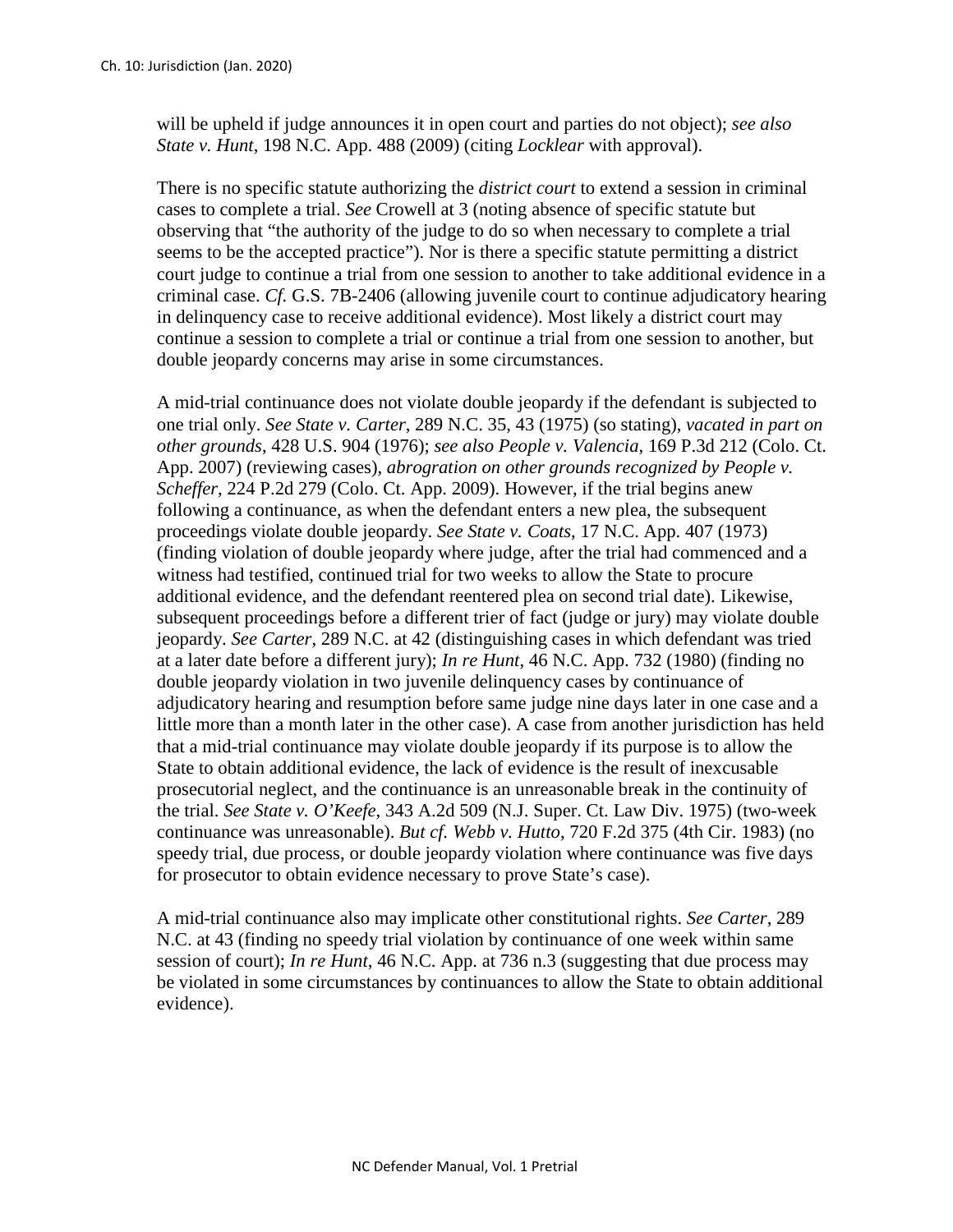## **E. Orders Entered after In-Session Hearing**

The general rule is that a trial court must enter its ruling during the session in which the matter is heard. *See State v. Trent*, 359 N.C. 583 (2005); *State v. Boone*, 310 N.C. 284 (1984), *superseded by statute on other grounds as stated in State v. Oates*, 366 N.C. 264 (2012). Two general exceptions to this rule are as follows:

- If a judge announces his or her ruling in open court, the judge may issue a written ruling later. *See* Crowell at 5 & cases cited therein; *see also State v. Palmer*, 334 N.C. 104, 108–09 (1993) (order entered 57 days after notice of appeal not invalid where trial court announced ruling in open court at end of motion hearing and order was contained in agreed record on appeal, which both parties stipulated to be correct); *State v. Smith*, 320 N.C. 404 (1987).
- Parties may consent to a judge taking a matter under advisement and issuing his or her ruling after session. *See Trent*, 359 N.C. at 586. The failure of a party in a criminal case to object to a judge taking a matter under advisement and ruling after session may not constitute consent, however. *See Boone*, 310 N.C. at 288.

If a judge has in-chambers jurisdiction to rule on a matter—for example, a superior court judge is still assigned for a six-month term to a district even though the session at which he or she heard the matter has expired—the judge also may have authority to issue a ruling after the session. *See* Crowell at 4 & n.4.

### **F. Imposing Sentence after Session in which Defendant Found Guilty**

A trial court is authorized to continue a case to a later date for sentencing. *See State v. Degree*, 110 N.C. App. 638 (1993). This constitutes "an exception to the general rule that the court's jurisdiction expires with the expiration of the session of court in which the matter is adjudicated." *Id.* at 641; *see also State v. Williams*, 363 N.C. 689 (2009) (following the guilt phase in a capital case, the first judge declared a mistrial as to the penalty proceeding when defendant attacked his counsel and counsel withdrew; trial court does not lose subject matter jurisdiction if different judge presides over penalty phase and new jury is empaneled).

A continuance for sentencing, sometimes referred to as a prayer for judgment continued or "PJC," may be for a definite or indefinite period. *See* G.S. 15A-1334(a) (authorizing continuance for sentencing); *State v. Lea*, 156 N.C. App. 178 (2003) (so stating). The court loses jurisdiction, however, if the sentence is not entered within a reasonable time. *See* Crowell at 5–6 & cases cited therein; *State v. Craven*, 205 N.C. App. 393 (2010) (two year delay between judgment and sentencing not unreasonable where defendant never requested sentencing and thus consented to continuance of sentencing), *rev'd in part on other grounds,* 367 N.C. 51 (2013). Under G.S. 15A-1331.2, the court is prohibited from entering a PJC for more than 12 months on a class B1, B2, C, D, or E felony. However, a violation of this statute is not jurisdictional and does not deprive the court of its ability to sentence the defendant within a reasonable amount of time. *State v. Marino*, \_\_\_ N.C.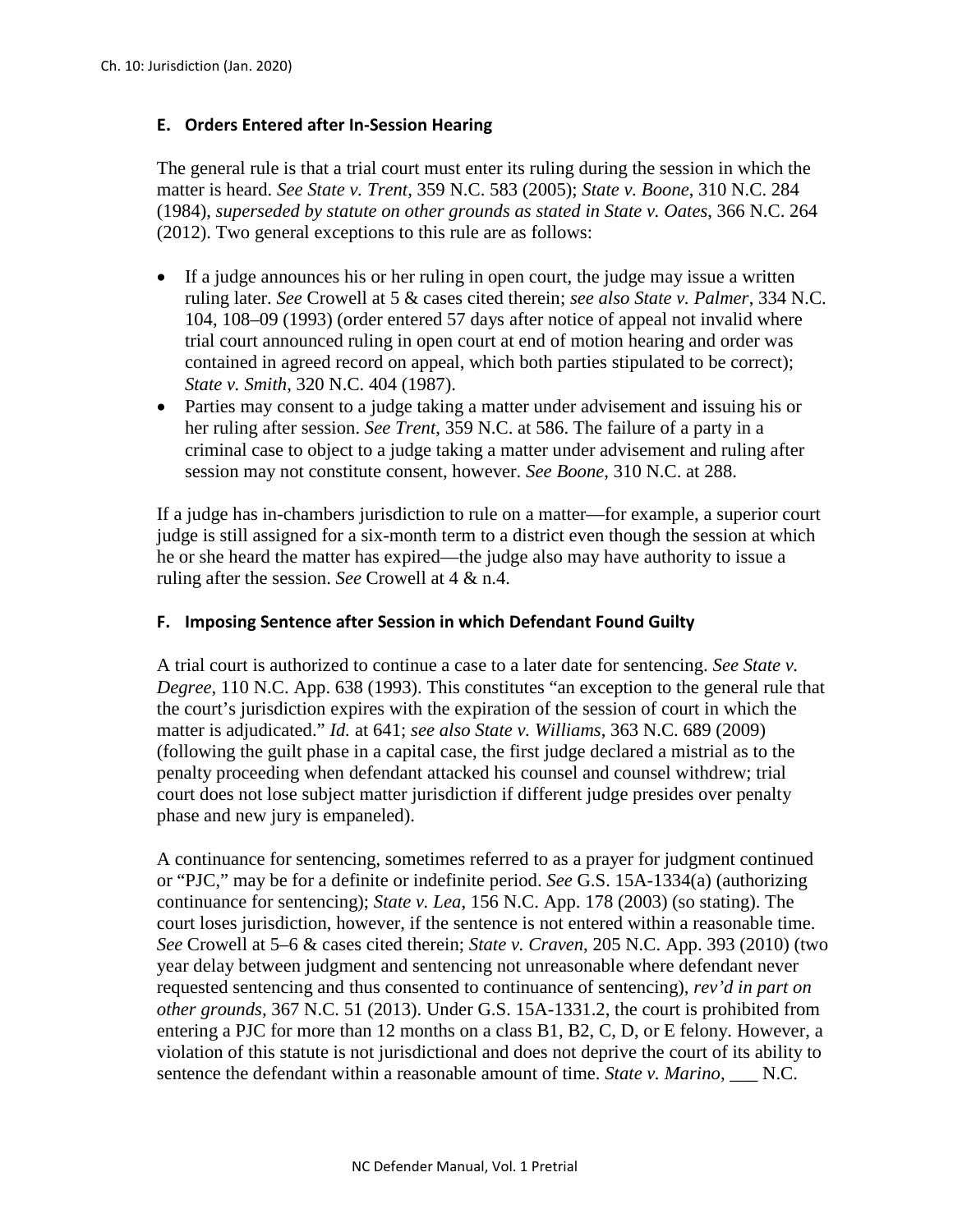App. \_\_\_, 828 S.E.2d 689 (2019). *See also* Jamie Markham, *[PJCs for Serious Felonies](https://nccriminallaw.sog.unc.edu/pjcs-for-serious-felonies/)*, N.C. CRIM. L., UNC SCH. OF GOV'T BLOG (May 30, 2019).

The court also loses jurisdiction if it imposes conditions along with the PJC that amount to punishment, which makes the PJC a final judgment and precludes imposition of a different sentence at a later date. *See State v. Brown*, 110 N.C. App. 658 (1993); *see also*  Crowell at 6.

## **G. Modifying Judgment after Session**

A court has the authority to modify its judgment during the original session of court. *See State v. Sammartino*, 120 N.C. App. 597 (1995) (during session of court, judgment is "in fieri"—not final—so court has the discretion to modify, amend, or set aside judgment). Within ten days of judgment, and on a motion for appropriate relief, the trial judge also has the authority to modify its judgment and sentence for the reasons stated in G.S. 15A-1414 (motion by defendant) or G.S. 15A-1416 (motion by State). *See State v. Morgan*, 108 N.C. App. 673 (1993) (applying G.S. 15A-1414); *see also* G.S. 15A-1413(b) (judge who presided at trial may hear motion for appropriate relief under G.S. 15A-1414 even if he or she is in another district and his or her commission has expired); G.S. 15A-1420(d) (court may grant relief on own motion for any reasons defendant could obtain relief). The trial court's authority to modify its judgment on its own motion with a ten-day MAR statute is limited to acts that benefit the defendant. *See State v. Oakley*, 75 N.C. App. 99 (1985) (trial court lacked authority to grant relief that only benefitted the State). *But see State v. Roberts*, 351 N.C. 325 (2000) (if defendant files MAR, trial court may correct any error, including a sentencing error advantageous to the defendant).

Given the ten-day window, a motion for appropriate relief (MAR) will often be made after the end of the session in which the judgment was entered. Thus, G.S. 15A-1414 authorizes the judge to enter an order after the session has ended.

After the period for filing a ten-day MAR has expired, a trial court may alter a sentence only if the sentence is unlawful or if necessary to correct a clerical error. *See State v. Roberts*, 351 N.C. 325 (2000) (interpreting G.S. 15A-1415 and G.S. 15A-1417); *State v. Petty*, 212 N.C. App. 368 (2011) (district court judge had authority, after conclusion of session, to correct an unlawful and invalid judgment); *State v. Jarman*, 140 N.C. App. 198 (2000) (court had authority out of term to correct clerical error in judgment); *see also generally* Jessica Smith, *[Trial Judge's Authority to Sua](https://www.sog.unc.edu/sites/www.sog.unc.edu/files/reports/aoj200302.pdf)  [Sponte Correct Errors after Entry of Judgment in a Criminal Case](https://www.sog.unc.edu/sites/www.sog.unc.edu/files/reports/aoj200302.pdf)*, ADMINISTRATION OF JUSTICE BULLETIN No. 2003/02 (UNC School of Government, May 2003). For a further discussion of this topic, see 2 NORTH CAROLINA DEFENDER MANUAL § 35.6, Trial Judges' Authority to Correct, Modify, or Amend Judgments (2d ed. 2012).

### **H. Writ of Habeas Corpus**

Any person imprisoned by the State of North Carolina who believes that he or she is imprisoned without proper authority may apply for a writ of habeas corpus under state